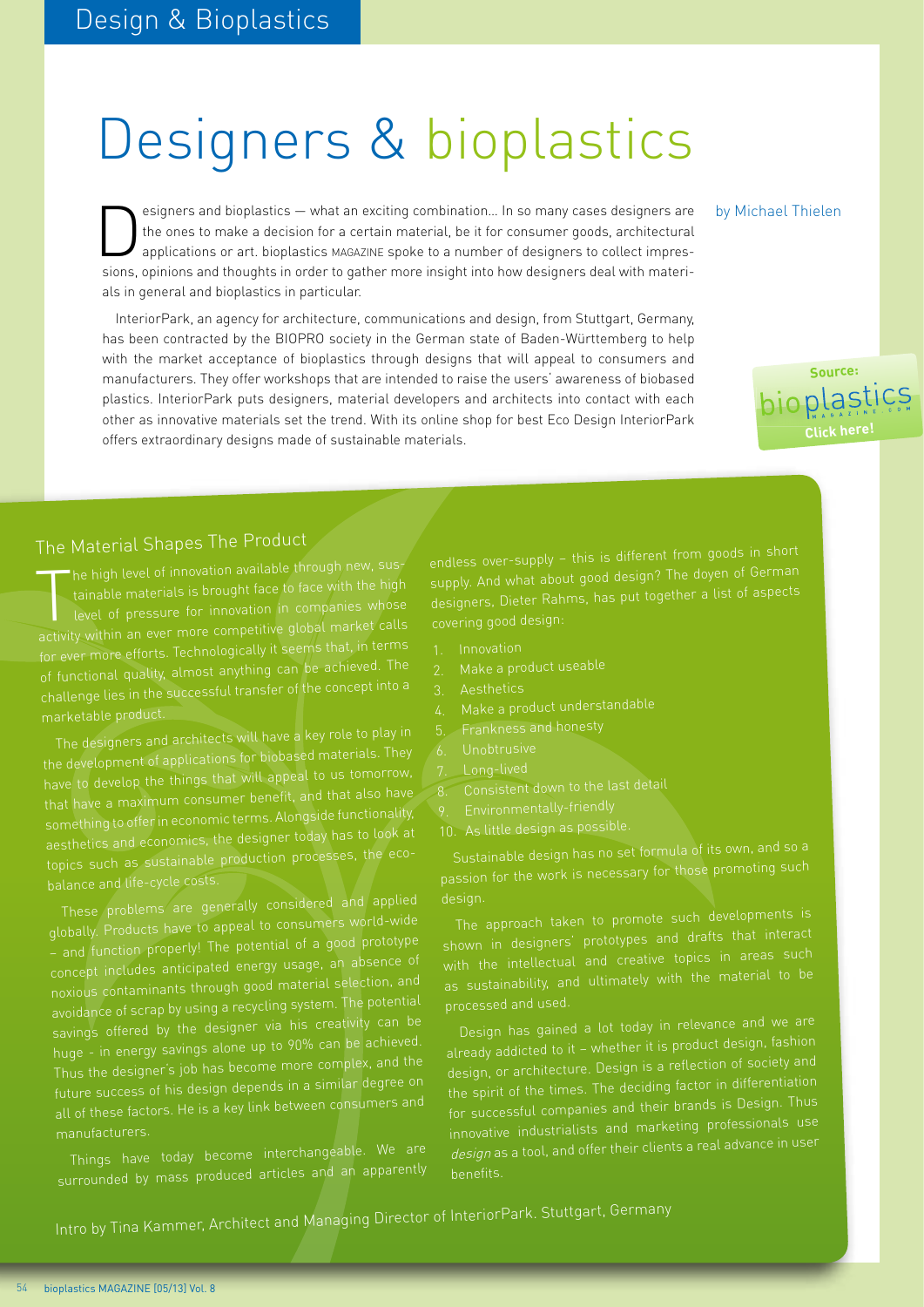#### Design & Bioplastics



#### Product design

Raphael Stäbler, Managing Director of 4e solutions (Stuttgart, Germany) said that it was clear from the first moment when he founded his company to create products only from renewable resources. The designer of the award winning stackable storage box system *ajaa!* emphasized that, for him, it is quite important to create a biobased product that does not look as if it is based on an eco concept ... . He wanted to offer products with high design attributes. "ajaa! stands for products which help to make life easier. Practical use is combined with innovative design", he said.

For Johann Beil (of the company Linhardt in Viechtach, Germany) it is important, that bioplastics, being a different sort of plastic, can be processed on existing equipment without significant modification. The manufacturer of collapsible tubes will process bioplastics if a customer asks for it and the materials are processable. In addition the materials must fulfil the ususal performance requirements of the packaging product, e.g. the resilience properties, the impermeability, or the potential for decoration.

The headphones developed by British-born and Hong Kong based designer Michael Young, were part of bioplastics MAGAZINE's Application News in issue 01/2012. When asked about his thoughts in terms of bioplastics for this article, Michael Young stated that in his opinion bioplastics are a field about which many designers and architects do not have very much knowledge. The whole eco-thing is often connected to recycling, he said. But when it gets down to bioplastics on an industrial level, it is not so easy to find companies capable of delivering good bioplastics. For him bioplastics are still too much in their infancy. In their industrial design studio, they often struggle, because for technical applications such as headphones it is difficult to find the right materials and suppliers.

## source:<br>**bioplastics [Click here](http://www.bioplasticsmagazine.com)!**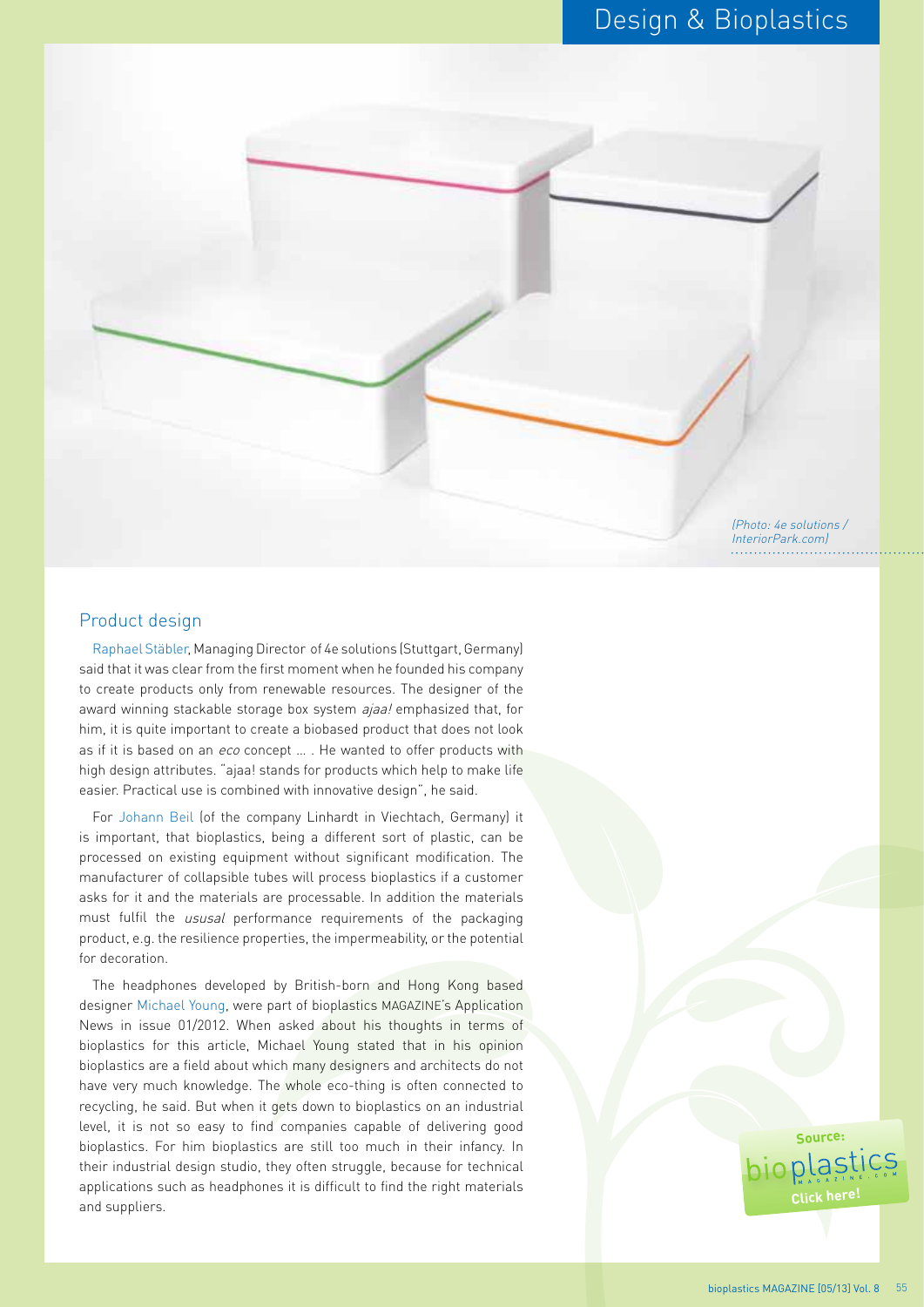source:<br>**bioplastics [Click here](http://www.bioplasticsmagazine.com)!**

> Michael Young and Eops have developed the EOps Noisezero i+ Eco edition. It uses cornstarch bio-plastics for the ear-buds and the microphone housing (Photo:

Michael Young Design)

Being asked about the visibility of the natural source of a material, Young said that in his opinion it is beautiful to have materials that have some sort of life. "Real objects resonate with people," he said, "they last a long time and they have value in a home". And when a component is reinforced or filled with natural fibres, people would accept the *organic* look. It becomes a holistic object then. "For me it is important that you can feel the inherent quality. If it is dyed pink it can be any material in the world."

#### **Architecture**

bioplastics MAGAZINE recently reported about spekDESIGN (also from Stuttgart). Eberhard Kappler is one of the owners of the company that stands for product and architectural design – the use of innovative materials and technologies, for aesthetic, functional and economical solutions. He said that for designers, from his point of view, the most important factors are: innovative (better, different, more sustainable) materials, the optimization of production processes, userfriendly products, or to make things possible that were not possible before. But not only in order to increase the consumption of such products, as he emphasized, but also to improve the quality and the environmental balance, for which a designers have to take their share of responsibility. When it comes to materials, he says that among the goals that need to be achieved today are energy savings and material savings, for example by choosing the right materials or the right combination of materials. And this is true for all parts of a product life cycle, including sales and transportation.

When it comes to architecture, mainly for large public or corporate buildings, Kappler sees a few trends coming up. So could it become true that a building owner does not purchase the materials (for example a façade) any more, but rather rents them for a timeframe of, for example, 30 years. After or maybe even during that period the façade will be replaced by a new one with more upto-date materials. And such materials could well be biobased plastics. The old material will be recycled for other purposes. Or a building-owner does not buy lamps, but rather *light* or *luminance*, for example 50,000 lumens per month. It is then up to the supplier of lamps to realize this luminance with up-

> to-date technology and to replace the technology from time to time (Thomas Rau, oneplanet architecture, Amsterdam). Large buildings and their architectural products will become kind of raw-material banks with a lot of steel, aluminium, glass and plastics.

> > In cases where bioplastics and conventional plastics are used in one project, Kappler pointed out, that it is essential that all materials can be separated and do not influence the recyclability of each other.

Eberhard Kappler is particularly impressed by certain properties of certain bioplastics for certain applications. One example which he mentioned are corner protectors for solar panels. When setting up such solar panels the protectors can simply fall down into the excavation pit and left to biodegrade instead of picking them up for disposal. Musical instruments such as clarinets or recorders are the second example that Kappler mentioned. When producing such flutes from conventional plastic the sound is rather poor. Flutes made from lignin based liquid wood (Tecnaro) exhibit the sound quality of a wooden instrument.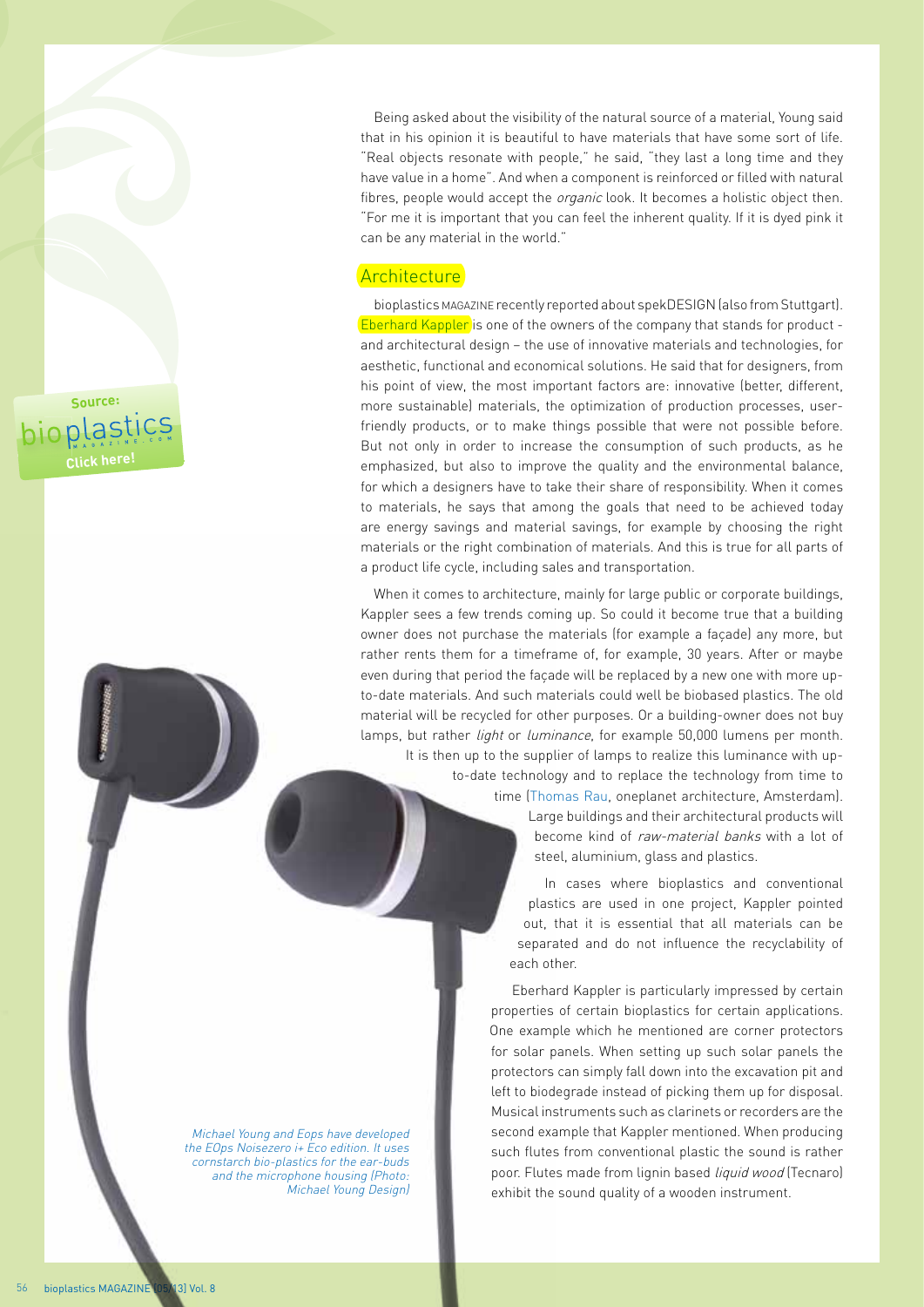Another architect, bioplastics MAGAZINE spoke to is Martin Böttcher from Frankfurt/Main, Germany. From the very beginning of his career, he concentrated on ecologically-sound construction. For him this meant to build houses using ecologically sustainable materials such as wood, clay and straw, but also bioplastics. Böttcher recognized a trend that ecologically sound construction is moving from a *treehugger* niche to a broader public. And thus, the design requirements are also increasing. In other words, even wood/clay buildings must look modern and stylish. And when it comes to the use of bioplastics, he is convinced that the fact that these applications are made from renewably sourced plastics must not be visible. He calls it kind of understatement: The parts must look cool and when the consumers are told that these parts are made from biobased or biodegradable plastics, they should appear even cooler.

Another aspect which is even more important for Martin Böttcher is building biology. It is good, that materials are made from renewable resources and maybe they can be composted after their lifetime. But during use, during the lifetime of a building, under no circumstances may harmful substances evaporate from the building materials. So Böttcher will have a close look at this aspect when choosing a material.

Carmen Köhler, PhD student and scientific staff member at the Institute of Building Structures and Structural Design (ITKE) - University of Stuttgart, contributed an article on bioplastics to be used in façades in the last issue of bioplastics MAGAZINE. She is always looking for unique features in terms of tactile and visual appearance, or technical features. A designer should not constantly try to bring new materials to the market but rather analyse what advantages a certain bioplastic might offer compared to other plastics. For her this was a decisive factor in all her projects so far. Bioplastics combine the advantages of plastics (e.g. easy to bring into shape, transparent, or with different tactile and visual aesthetic aspects) with the merits of natural materials such as wood. Wood cannot be shaped as easily as plastic and the possibilities to vary the visual nature of wood are limited. Wood comes as it was grown, the properties cannot be changed any more. Bioplastics are based on renewable resources as well, but you can tailor them to your needs.

Concerning the visibility of the renewable source Carmen Köhler said that one of the fascinating facts about bioplastics is that these materials can be both unconspicously sustainable, minimalistically plain or come in a brown ecodesign. It is always dependant on the architectural task. In discussions with architects she found that many of them are excited about the fact that bioplastics can be transparent or white and can be perfectly shaped and coloured. They can compete with sustainable materials but do not need

to restrict themselves with a view to the final appearance.

The French designer Philippe Starck from Paris prefers synthetic materials because mankind has created them, and not actually found them. "We have found the stone, like it is, wood like it is, leather like it is … but from a black mud we have created a crystal of intelligence", he said. "The history of plastic is the history of human genius. We are at the end of the fossil era, no more oil means no more gas for cars — who cares? But no more plastic is a drama that we cannot even conceive. The only solution today seems to be bioplastics but we cannot start a new era without rules and ethics." One of his biggest concerns

Paneling, thermoformed bioplastic-example by research group: itke, iswa, Tecnaro, Bauer, spek Design (Foto: spek Design)

**[Click here](http://www.bioplasticsmagazine.com)!**

source:<br>**bioplastics** 

Façade element made from a thermoformed lignin-based bioplastics (Tecnaro) filled with moss (Photo: M.R. Hammer / ITKE)